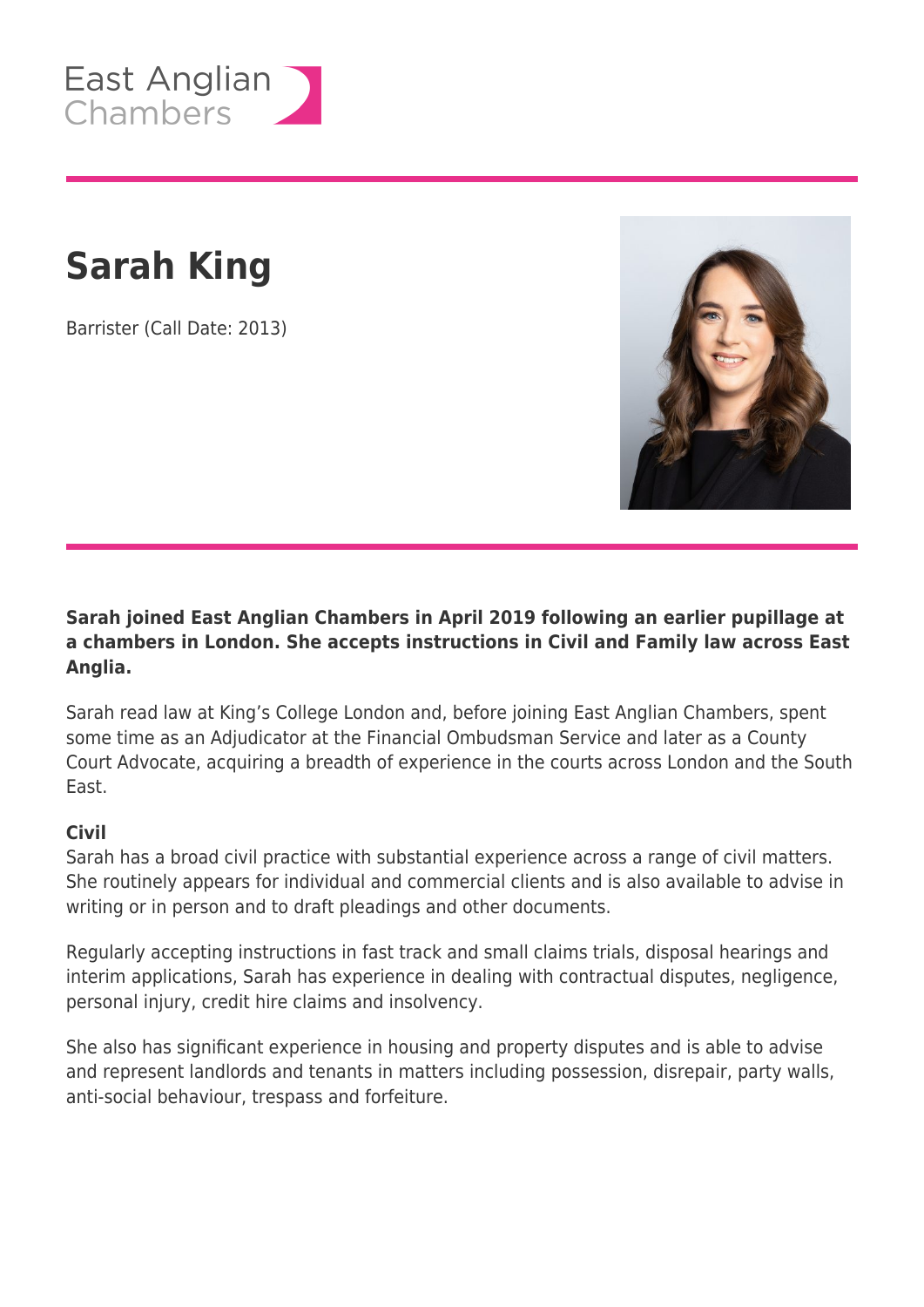

Additionally, Sarah has built a thriving practice in local government and regulatory matters and acts for local authorities and individuals in both trials and interlocutory hearings in this area, covering closure orders, health and safety prosecutions, display of advertisements, noise abatement notices, and committals. Sarah has also advised local government as to the interpretation and interrelation of the Local Government Acts of 1894 and 1972.

#### **Family**

Sarah has experience across all aspects of private law proceedings, including cases involving domestic abuse, sexual abuse, coercive control, parental alienation and parental responsibility, and can be relied upon to tackle such matters sensitively and robustly in Court.



## **Education**

LLB (Hons)(Lond) – 2011 BPTC (Very competent) – 2013

## **Testimonials**

"Sarah represented me in family court with regards to complicated children's matters involving incidents of abuse. She made sure that my children's best interest were at the forefront of her mind and her priority was their well-being and prompt resolution of the conflict with the best possible outcome for the children involved. Sarah is very professional,